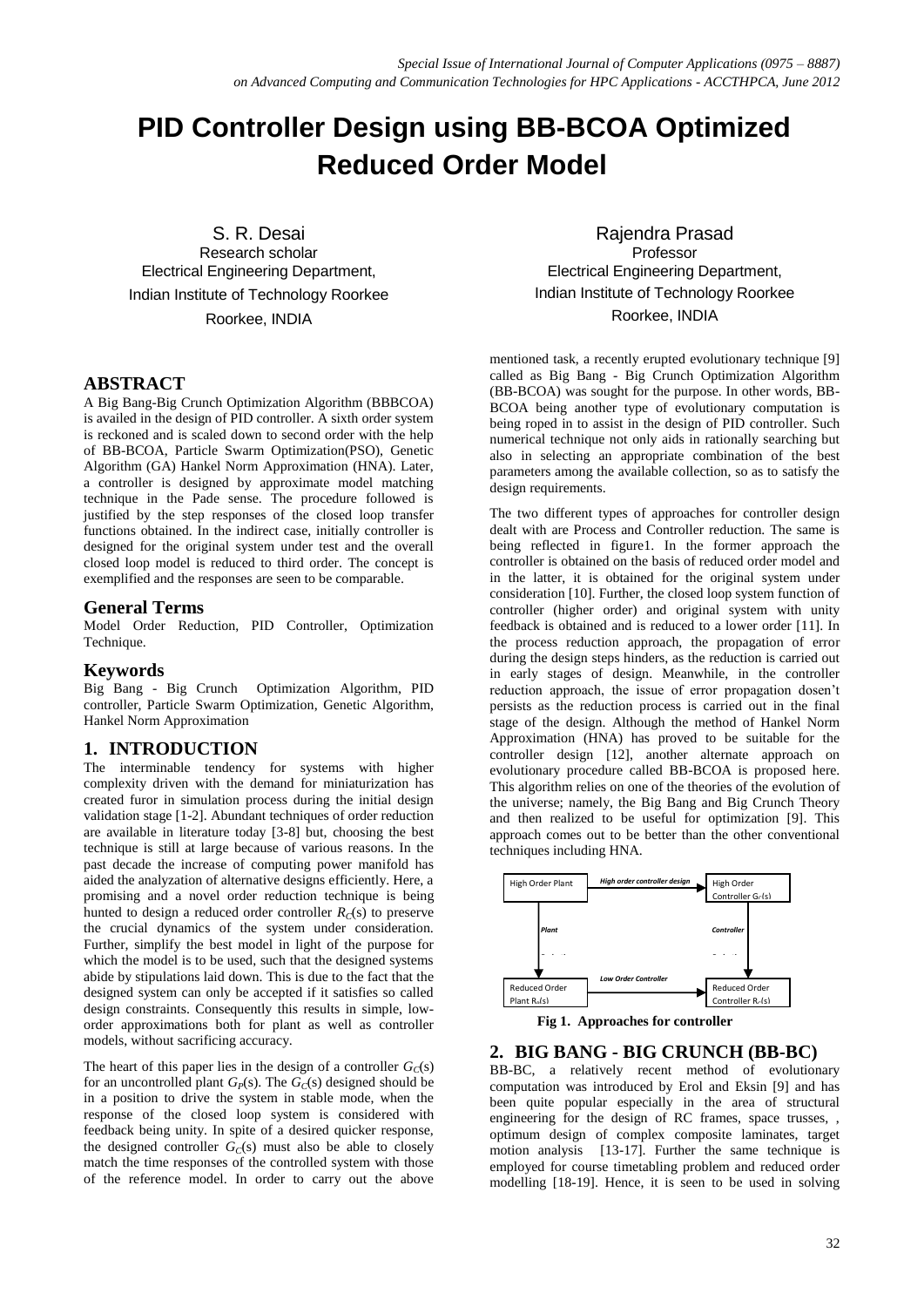mixed integer optimization problems that are typical of complex engineering systems. Similar to Particle Swarm Optimization(PSO), Genetic Algorithm (GA) it works well with any dimension problem and in finding the optimum for single objective and multi-objective functions (nonlinear and linear). Conceptually BB-BCOA is stochastic population based nature, but is easier to implement. In addition, this stochastic population based optimization technique comes with a simple memory component. To conclude, BB-BCOA has similar or better results than the existing methods [19].

The BB-BCOA is basically inspired by the theories in physics and astronomy, portraying how the universe was created, evolved and would end. It comprises of creating initial population randomly as in GA called as Big Bang phase. According to the theory of evolution, the energy is dissipated randomly and haphazardly during the initial phase. Similarly in GA, the individual solutions are scattered all over the entire space uniformly [9]. The individuals are henceforth flown through the multi-dimensional search space with each individual representing a possible solution to the multidimensional optimization problem .This phase is accompanied by the Big Bang phase or a convergence phase that has single output with many inputs. During this stage, randomly distributed individual sin the entire space are strained in an order or to a single representative point via a minimal approach. This point can be named as the center of the 'mass' and is further referred as the inverse of the fitness function value. Each solution"s fitness is based on a performance function related to the optimization problem being solved. The point representing the center of mass that is denoted by  $X_c$ ' of the population can be calculated as follows[20]

$$
X_c = \frac{\sum_{k=0}^{N-1} \left(\frac{1}{J}\right) X_k}{\sum_{k=0}^{N-1} \frac{1}{J}}
$$
 (1)

where  $X_k$  ' is a dot within entire search space generated and is related to the numerator polynomial coefficients, J is a objective function of the candidate k, N is the population size in the initial phase. The convergence operator in the crunching phase is different from wild selection since the output term may contain additional information (new candidate or member having different parameters than others) than the participating ones. In the next cycle of the big bang phase new solutions are created by using the fitness values function 'J' [9] as

$$
J = \sum_{i=0}^{M-1} [y(i\Delta t)^2 + y_r(i\Delta t)^2 - 2y(i\Delta t)y_r(i\Delta t)]
$$
 (2)

where

$$
M=\frac{T}{\Delta t}
$$

 $y(i\Delta t)$  and  $y_r(i\Delta t)$  are the unit step responses of the higher order and the reduced order models at time  $t = \Delta t$ . Here, the time T and  $\Delta t$  is assumed to be 10 and 0.1 second respectively.

The basic flowchart of BB-BCOA is shown in the figure 2.



**Fig. 2 Optimization process of BB-BCOA**

#### **3. HANKEL NORM APPROXIMATION**

Hankel norm reductions are among the fanciest sort of model reduction procedures that exist today, from the mathematical and system theoretical point of view. It is one of the very few model approximation procedures that produce optimal approximate models. Glover[21] introduced state space ideas and characterized all stable approximations of a linear time variant degree  $r$  ( $r$ <n) linear time invariant system which minimize the stable system *G*(s) of McMillan degree *n* by *G*(s) of McMillan "Hankel norm" error

$$
\left\|G(s) - \hat{G}(s)\right\|_{H}
$$

Consider a linear time invariant system

$$
\frac{dx}{dt} = Ax + Bu \text{ ; } y = Cx + Du \tag{3}
$$

Where,  $x \in R^n, u \in R^m, y \in R^p$  are vectors of the states, inputs and outputs.

The matrices  $A \in R^{n x n}$ ,  $B \in R^{n x m}$ ,  $C \in R^{p x n}$   $D \in R^{p x m}$  are assumed to be constant matrices. The n<sup>th</sup> order transfer function  $G(s)$  is given by

$$
G(s) = C\left(sI - A\right)^{-1}B + D\tag{4}
$$

The problem is to find a reduced order model in the form of equation (5) such that the reduced model retains the important characteristics of the original system and approximates its response as closely as possible for the same type of inputs. The r<sup>th</sup> (r<n) order model in time domain form is given by  $\frac{dx}{dt} = \hat{A}x + \hat{B}u$   $y_r = \hat{C}x + \hat{D}u$  (5)

The corresponding reduced model in transfer function form is given by

$$
\hat{G}(s) = \hat{C}(sI - A)^{-1} \hat{B} + \hat{D}
$$
 (6)

If the eigen values of A are assumed to be strictly in the left half plane then controllability grammian *(P)* and observability grammian *(Q)* are defined as

$$
P = \int_{0}^{\infty} e^{At} BB^{T} e^{At} dt ; Q = \int_{0}^{\infty} e^{A^{T}t} C^{T} C e^{At} dt
$$
 (7)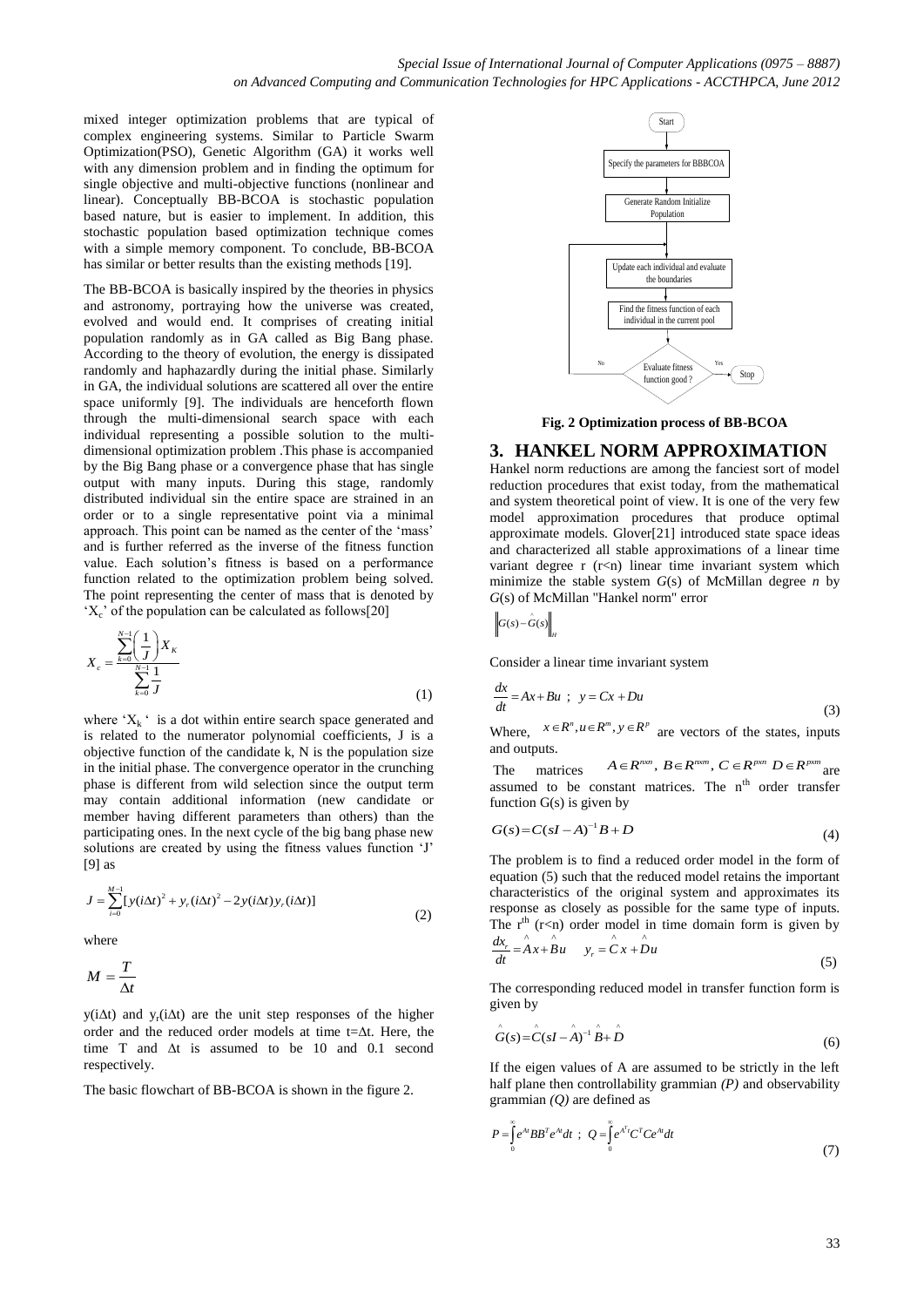Where, *P* and *Q* satisfy the following linear matrix equations (Lyapunov equations)

(Lyapunov  
\n
$$
AP + PA^{T} = -BB^{T}
$$
;  $A^{T}Q + QA = -C^{T}C$  (8)

The Hankel norm of stable rational transfer function *G(s)* is defined by [21] as

$$
\|G_r(s)\|_{H} = \lambda \max_{\text{max}}^{1/2} (PQ)
$$
 (9)

where,  $\lambda_{\text{max}}(M)$  stands for the largest eigen value of matrix M. It provides a measure of most controllable/observable state. This is fundamental for model reduction and its main objective is to discard the less relevant states from inputoutput perspective that is the less controllable/observable states. This is also an important measure of the minimality of a realization from numerical point of view.

The hankel singular values of a stable rational transfer function  $G(s)$  are the square roots of the eigen values of the matrix product PQ. These indicate the respective state energy of the system. For convenience these singular values are usually ordered for the truncation of the states that corresponds to smaller hankel singular values as<br>  $\sigma_1 \geq \sigma_2 \geq ... \geq \sigma_r \geq \sigma_{r+1} \geq ... \geq \sigma_n > 0$ 

$$
\sigma_1 \ge \sigma_2 \ge \dots \ge \sigma_r \ge \sigma_{r+1} \ge \dots \ge \sigma_n > 0 \tag{10}
$$

These singular values represents the fundamental measures of gain and complexity of a linear time invariant system.

For all stable  $G(s)$  of McMillan degree  $\leq r$ , the hankel norm approximation error is

$$
\left\|G(s) - \hat{G}(s)\right\|_{H} \ge \sigma_{r+1} \tag{11}
$$

By implementing the additive decomposition the reduced model is computed as:

$$
\hat{G}(s) = \hat{D}_1 + \hat{C}_1 (sI - \hat{A}_{11})^{-1} \hat{B}_1
$$
\n(12)

### **4. DESIGN PROCEDURE**

The direct and indirect approaches of controller design [22] are shown in the fig.1. Initially a controller is designed for high order system and is reduced using BB-BCOA to obtain a low order controller. Then the closed loop response of higher order controller with original plant and low order controller with original plant are compared with the reference model. The controller parameters are obtained using approximate model matching in the Pade sense. The performance of full order controller is then compared with that of the reduced order controller as shown in fig 3.

The structure and complexity of the controller depends on the choice of the reference model which is considered as a desired closed loop system with certain specifications associated with it. The reference model should ensure the stability and acceptable performance of closed loop system. The reference model may be chosen to meet the following design specifications [23]

- 1. The time domain specifications e.g., rise time, overshoot, settling time and steady state error.
- 2. The frequency domain specifications e.g., bandwidth, cut off rate, gain margin and phase margin.
- 3. The complex domain specifications e.g., damping ratio, damping factor, undamped natural frequency and location of Closed loop poles.





**Fig 3.Closed Loop configurations with reference**

# **4.1 Direct Approach: Plant Reduction and Controller Design**

The design procedure is based on approximate model matching in Pade sense and consists of the following steps.

Step1: For the plant having a transfer function  $G_p(s)$ , construct a reference model  $M(s)$  on the basis of specifications as discussed above. The closed loop response of the controlled system with unity feedback approximates the reference model response.

Let the transfer function of the plant  $G_p(s)$  and the reference model *M*(s) are given by

$$
G_p(s) = \frac{a_0 + a_1 s + \dots + a_m s^m}{b_0 + b_1 s + \dots + b_n s^n}
$$
\n(13)

$$
M(s) = \frac{g_0 + g_1 s + \dots + g_u s^u}{h_0 + h_1 s + \dots + h_v s^v}
$$
\n(14)

Step 2: Determine an equivalent open loop specification model. If *M*(s) is the desired closed loop system (reference model) then the equivalent open loop specification model transfer function is obtained by

$$
\overline{M}(s) = \frac{M(s)}{1 - M(s)}\tag{15}
$$

Step 3: Specification of the structure of the controller.

Let the controller structure  $G_c$ <br> $G_c$   $(g) = \frac{p_0 + p_1 s + ... + p_k s^k}{g}$  $G<sub>c</sub>(s)$  is given by

$$
G_C(s) = \frac{p_0 + p_1 s + ... + p_k s^k}{q_0 + q_1 s + ... + q_l s^l}
$$
\n(16)

Step 4: For determining the unknown controller parameters, the response of the closed loop system is matched with that of the reference model as

the reference model as  

$$
G_C(s)G_p(s) = \mathcal{M}(s) \; ; \; G_C(s) = \frac{\mathcal{M}(s)}{G_p(s)} = \sum_{i=0}^{\infty} e_i s^i
$$
(17)

Where  $e_i$ 's are the power series expansion coefficients about s=0. Now the unknown control parameters  $p_i$  and  $q_i$  are obtained by equating the (16-17) in Pade sense.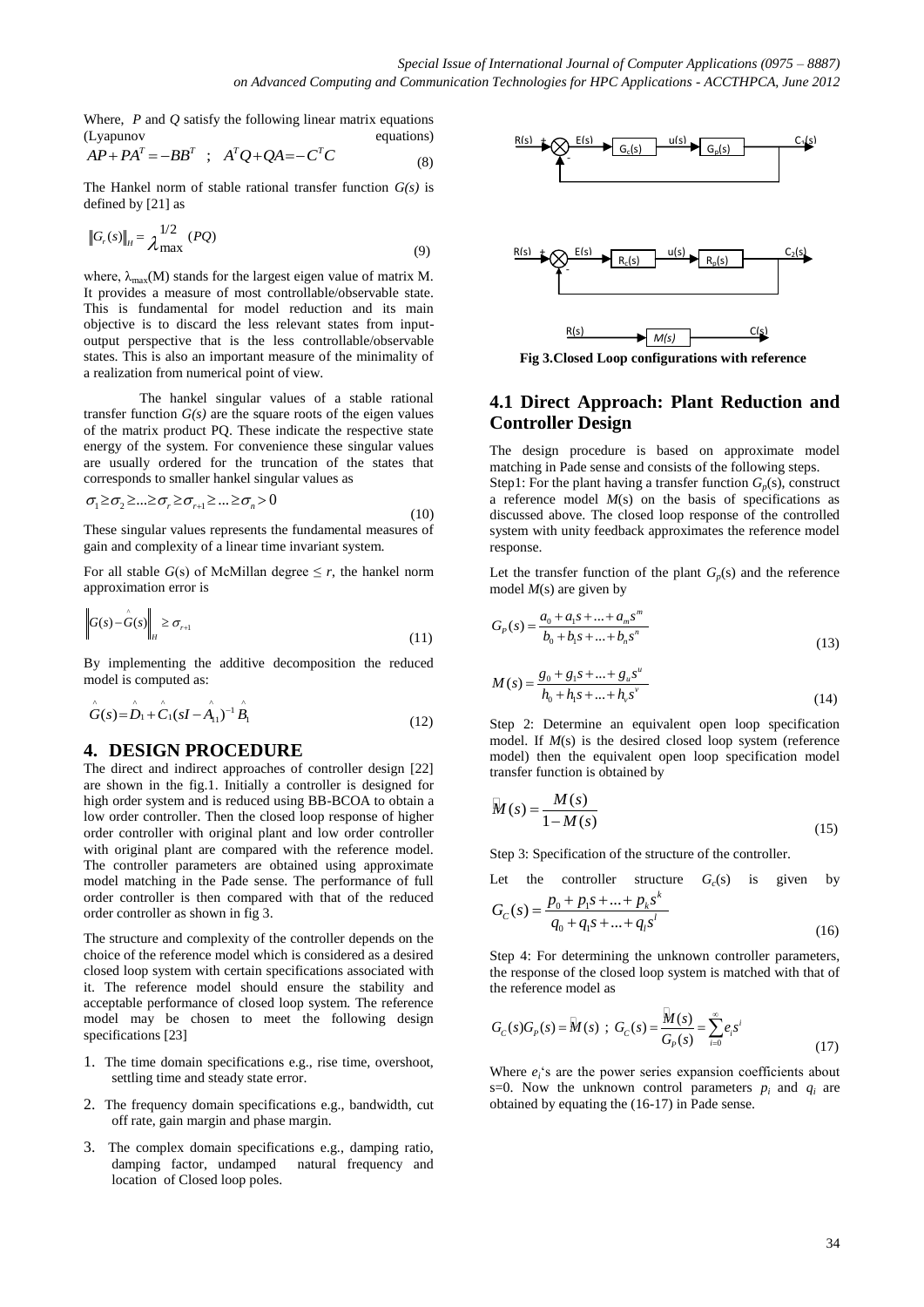$$
p_0 = q_0 e_0
$$
  
\n
$$
p_1 = q_0 e_1 + q_1 e_0
$$
  
\n
$$
p_2 = q_0 e_2 + q_1 e_1 + q_2 e_0
$$
  
\n
$$
p_i = q_0 e_i + q_1 e_{i-1} + \dots + q_i e_0
$$
  
\n
$$
0 = q_0 e_{i+1} + q_1 e_i + \dots + q_{i+1} e_0
$$

$$
0 = q_0 e_{i+1} + q_1 e_i + \dots + q_{i+1} e_0
$$
  
.  

$$
0 = q_0 e_{i+j} + q_1 e_{i+j-1} + \dots + q_j e_i
$$
 (18)

The controller having the desired structure is obtained by solving above linear equations.

Step 5: After obtaining the controller parameters, the closed loop transfer function can be obtained as

$$
G_{CL}(s) = \frac{G_C(s)G_P(s)}{1 + G_C(s)G_P(s)}
$$
(19)

Step 6 : Reduce the plant  $G_P(s)$  to  $R_P(s)$  using the method of BBBCOA. Repeat steps 4 and 5. The closed loop transfer function for the reduced order model is

$$
R_{CL}(s) = \frac{R_c(s)R_p(s)}{1 + R_c(s)R_p(s)}
$$
\n(20)

# **4.2 Indirect Approach: Controller Design and Reduction**

In this approach a high order controller is designed for the original high order plant and closed loop transfer function with unity feedback is obtained. Then, the closed loop transfer function  $G_{CL}(s)$  is reduced to a lower order to obtain reduced closed loop transfer function  $R_C$ <sub>CL</sub>(s).

### **5. NUMERICAL EXAMPLES**

#### **5.1 Direct Method**

Ex 1: Consider the regulator problem, whose transfer function

and the reference model are given as [5]  
\n
$$
G_p(s) = \frac{s^5 + 8s^4 + 20s^3 + 16s^2 + 3s + 2}{2s^6 + 36.6s^5 + 204.8s^4 + 419s^3 + 311.8s^2 + 67.2s + 4}
$$
\n
$$
M(s) = \frac{0.023s + 0.0121}{s^2 + 0.21s + 0.0121}
$$
\nThe equivalent open loop transfer function is  
\n
$$
\mathbf{\hat{M}}(s) = \frac{0.023s + 0.0121}{s^2 + 0.187s}
$$
\nThe desired controller is given by  
\n
$$
G_c(s) = \frac{\mathbf{\hat{M}}(s)}{\mathbf{\hat{G}}_p(s)}
$$
\n
$$
= \frac{1}{s}(0.064707 + 0.76697s + 0.82153s^2 - 4.9633s^3 + ...)
$$
\nTaking the PID controller structure as  
\n
$$
G_c(s) = K_1 + \frac{K_2}{s} + K_3s = \frac{K_1s + K_2 + K_3s^2}{s}
$$

Taking the T.D. controller structure as  
\n
$$
G_C(s) = K_1 + \frac{K_2}{s} + K_3 s = \frac{K_1 s + K_2 + K_3 s^2}{s}
$$
\nComparing the controller  $G_C(s)$  with the power series

expansion the parameters  $K_1$ ,  $K_2$  and  $K_3$  of the controller are

explanation, the parameters 
$$
K_1
$$
,  $K_2$  and  $K_3$  of obtained, which gives the PID controller as  

$$
G_C(s) = \frac{0.064707 + 0.76697 s + 0.82153s^2}{s}
$$

The corresponding closed loop transfer function is

 $Techno$ <br> $G_{CL}(s) =$ 

 $7^7 + 7.339s^6 + 22.63s^5 + 29s^4 + 16.03s^3 + 4.979s^2$  $G_{CL}(s) =$ <br> $0.8215s^{7} + 7.339s^{6} + 22.63s^{5} + 29s^{4} + 16.03s^{3} + 4.979s^{2} + 1.728s + 0.1294$ <br> $1.822s^{7} + 25.64s^{6} + 125s^{5} + 238.5s^{4} + 171.9s^{3} + 38.58s^{2} + 3.728s + 0.1294$  $\frac{1.822s^7 + 25.64s^6 + 125s^5 + 238.5s^4 + 171.9s^3 + 38.58s^2 + 3.728s + 0.1294}{25.64s^6 + 125s^5 + 238.5s^4 + 171.9s^3 + 38.58s^2 + 3.728s + 0.1294}$  $+\frac{7}{125.64s^6+22.63s^5+29s^4+16.03s^3+4.979s^2+1.728s+0.1294}+25.64s^6+125s^5+238.5s^4+171.9s^3+38.58s^2+3.728s+0.1294$  $s^2$ <br>  $s^2$  + 7.339 $s^6$  + 22.63 $s^5$  + 29  $s^4$  + 16.03 $s^3$  + 4.979 $s^2$  + 1.728 $s$ <br>  $s^2$  - 25 6  $s^6$  + 25  $s^5$  - 299 5  $s^4$  + 151.9  $s^3$  - 29 59  $s^2$  - 2.729  $s(s) =$ <br>  $15s^7 + 7.339s^6 + 22.63s^5 + 29s^4 + 16.03s^3 + 4.979s^2 + 1.728s$ <br>  $s^7 + 25.64s^6 + 125s^5 + 238.5s^4 + 171.9s^3 + 38.58s^2 + 3.728s$ <br>  $s^2 + 3.728s$ <br>  $s^2 + 3.728s$ The original system is reduced to second order model using proposed BB-BCOA, PSO, GA, HNA and is given by<br>  $R_{PBBBCOA}(s) = \frac{0.0233s + 0.01176}{s^2 + 0.2035s + 0.01176}$ 

$$
R_{PBBEC/A}(s) = \frac{0.0233s + 0.01176}{s^2 + 0.2035s + 0.01176}
$$
  
\n
$$
R_{PPSO}(s) = \frac{0.0235s + 0.01176}{s^2 + 0.4756s + 0.01036}
$$
  
\n
$$
R_{PGA}(s) = \frac{0.01414s + 0.009369}{s^2 + 0.1436s + 0.009369}
$$
  
\n
$$
R_{PHNA}(s) = \frac{0.0113s + 0.0736}{s^2 + 0.1436s + 0.009369}
$$
  
\nNow, the controller structure is obtained as

Now, the controller structure is obtained as  
\n
$$
R_{CBBBCOA}(s) = \frac{\mathcal{M}(s)}{R_{PBBBCOA}(s)}
$$
\n
$$
= \frac{1}{s} (0.06191 + 0.76252s + 0.5764s^2 - ...)
$$

Taking the PID controller structure as  
\n
$$
R_C(s) = K_1 + \frac{K_2}{s} + K_3 s \quad or \quad R_C(s) = \frac{K_1 s + K_2 + K_3 s^2}{s}
$$
\nComparing the coefficients with the power series expansion

the parameters,  $K_1$ ,  $K_2$  and  $K_3$  of the controller are obtained,

which gives the PID controller as  

$$
R_{CBBBCOA}(s) = \frac{0.06191 + 0.7625s + 0.5764 s^2}{s}
$$

The closed loop transfer function of the reduced second order model and the controller using BBBCOA, PSO, GA and HNA<br>is obtained as<br> $R_{CLBBBCOA}(s) = \frac{0.01343s^3 + 0.02455 \ s^2 + 0.01041s + 0.000728}{1.013s^3 + 0.2281 \ s^2 + 0.02217 \ s + 0.000728}$ is obtained as  $x^3 + 0.02455 s^2$ 

$$
R_{CLBBBCOA}(s) = \frac{0.01343s^3 + 0.02455 \ s^2 + 0.01041s + 0.000728}{1.013s^3 + 0.2281 \ s^2 + 0.02217 \ s + 0.000728}
$$
\n
$$
R_{CLPSO}(s) = \frac{0.04853s^3 + 0.03861 \ s^2 + 0.00933s + 0.0006703}{1.049s^3 + 0.2142 \ s^2 + 0.01969 \ s + 0.0006703}
$$
\n
$$
R_{CLGA}(s) = \frac{0.01165s^3 + 0.07664 \ s^2 + 0.005604s + 0.004762}{1.012s^3 + 0.417 \ s^2 + 0.0792 \ s + 0.004762}
$$
\n
$$
R_{CLHMA}(s) = \frac{0.05177s^3 + 0.0445 \ s^2 + 0.007102s + 0.0006152}{1.052s^3 + 0.1885 \ s^2 + 0.0167 \ s + 0.0006152}
$$

Fig 4 shows the comparison of step response of closed loop transfer function of the original plant, the reduced model using BBBCOA, PSO, GA and HNA with that of the reference model. It is seen that all the three responses are matching in both steady state and transient regions.



**Fig 4: Comparison of step responses** 

#### **5.2 Indirect Method**

Ex 3: Consider a  $6<sup>th</sup>$  order rational minimum phase stable practical system taken from Prasad [24] having transfer function and the reference model as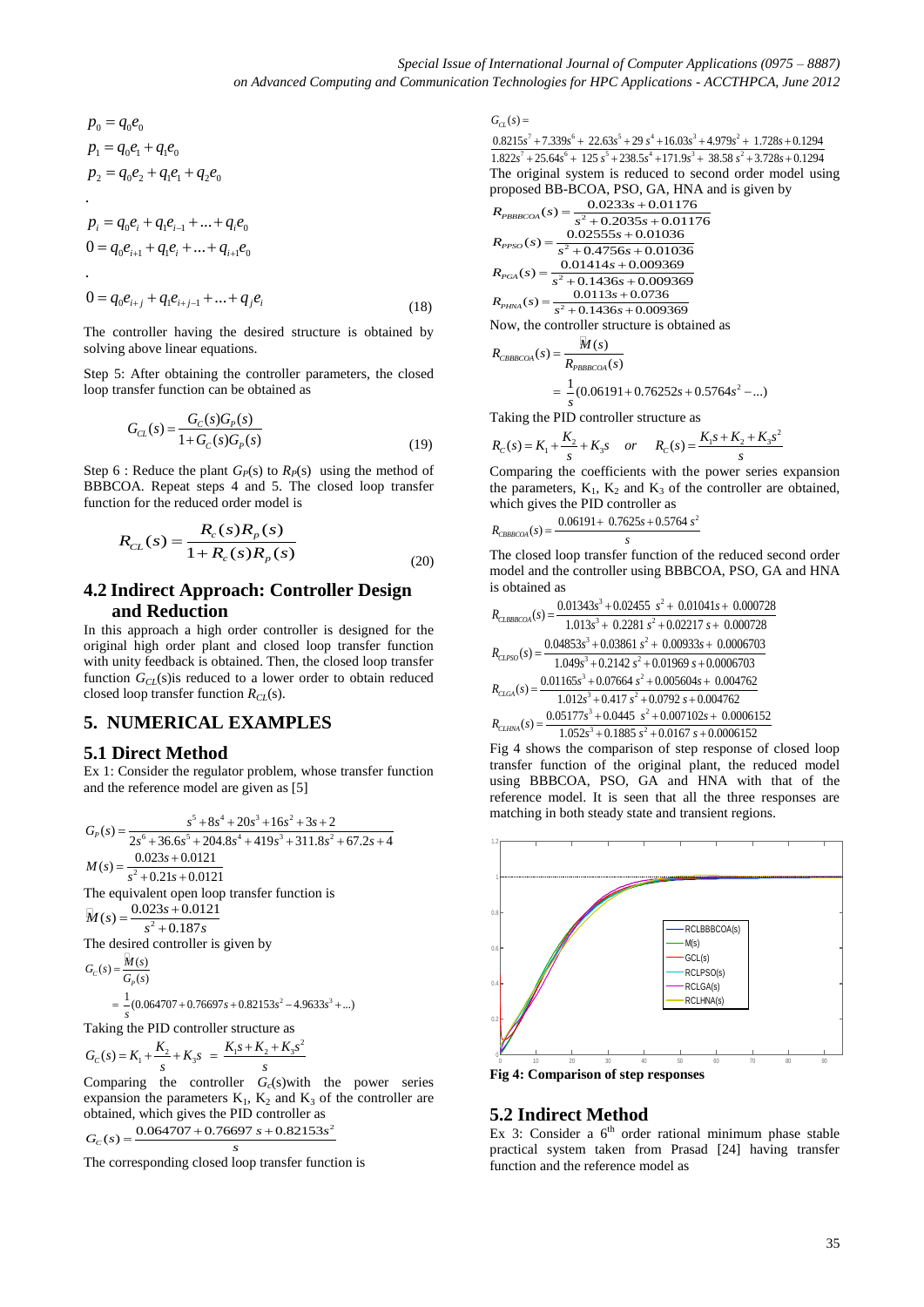on Advanced Computing and C<br>  $x^4 + 1483.3s^3 + 91931s^2 + 468730s + 634950$ 

on Advanced Computing and Comi<br>  $s(s) = \frac{248.05s^4 + 1483.3s^3 + 91931s^2 + 468730s + 634950}{s^6 + 26.24s^5 + 1363.1s^4 + 26803s^3 + 326900s^2 + 859170s + 528050}$  $248.05s<sup>4</sup> + 1483.3s<sup>3</sup> + 91931s<sup>2</sup> + 468730s + 634950$ <br>+ 26.24s<sup>5</sup> + 1363.1s<sup>4</sup> + 26803s<sup>3</sup> + 326900s<sup>2</sup> + 859170s + 528050 *P*<br> *P*<sub>(s)</sub> =  $\frac{248.05s^4 + 1483.3s^3 + 91931s^2 + 468730s + 6349s^4}{s^6 + 26.24s^5 + 1363.1s^4 + 26803s^3 + 326900s^2 + 859170s}$ <br> *M*(s) =  $\frac{4}{s^2 + 4s + 4}$ <br>
The projection has the transfer function in

 $=\frac{1}{a^2}$ 4  $(s) = \frac{24}{s^6 + 26.24s}$ <br>  $(s) = \frac{4}{s^2 + 4s + 4}$  $G_p(s)$ <br>*M* (*s*)  $s^6 + 26$ .<br> $\frac{4}{s^2 + 4s}$ 

The equivalent open loop transfer function is

 $M(s) = \frac{4}{s^2 + 4s}$ 

The transfer function of the controller is given as  
\n
$$
\mathbf{\hat{M}}(s) = G_C(s)G_P(s)
$$
 or  $G_C(s) = \frac{\mathbf{\hat{M}}(s)}{G_P(s)}$   
\n $= \frac{1}{s}(0.8316 + 0.5313s - 0.2841s^2 + 0.1159s^3 + ..)$ 

Matching controller structure with power series expansion coefficients gives

 $K = 0.8316$ ,  $K_1 = 1.1735$ ,  $K_2 = 0.5347$ 

Hence the controller  $G<sub>c</sub>(s)$  for the original plant is given as  $G_C(s) = \frac{0.976s + 0.8316}{0.5347s^2 + s}$ 

$$
\frac{G_C(s)}{G} = \frac{0.5347s^2 + s}{0.5347s^2 + s}
$$

Then the corresponding closed loop transfer function *G<sub>CL</sub>*(s) is<br>  $G_{\alpha}(s) =$ <br>  $\frac{242.5s^5 + 1656s^4 + 9.111e04s^3 + 5.347e05s^2 + 1.011e06s + 5.28e05}{2526.8 + 15.021e06s + 1.020e05s^2 + 1.020e05s^3 + 1.072e0s^2}$ <sup>5</sup> + 1656s<sup>4</sup> + 9.11 le04s<sup>3</sup> + 5.347e05s<sup>2</sup>  $G_C(s) = G_{CL}(s) =$ 

$$
G_{CL}(s) = \n 242.5s5 + 1656s4 + 9.111e04s3 + 5.347e05s2 + 1.011e06s + 5.28e05\n 0.5363s8 + 15.07s7 + 757.3s6 + 1.598e04s5 + 2.038e05s4 + 8.788e05s3 + 1.677e06s2\n+ 1.539e06s + 5.28e05
$$

This high order closed loop transfer function  $G_{\text{CL}}(s)$  is reduced to third order using BB-BCOA, PSO, GA, HNA technique and is given by

$$
R_{CL3BBBCOA}(s) = \frac{-0.04996 \ s^2 + 7.323s + 25.83}{s^3 + 14.13 \ s^2 + 33.04 \ s + 25.83}
$$

 $R_{CL3PSO}(s) = \frac{0.8622 s^2 + 2.05s + 0.9609}{s^3 + 3.258 s^2 + 3.172 s + 0.9609}$  $=\frac{0.8622 s^2 + 2.05s + 0.9609}{s^2 + 2.05s + 0.9609}$ 

 $R_{CL3GA}(s) = \frac{0.4844 s^2 + 2.393s + 1.674}{s^3 + 3.233 s^2 + 4.045 s + 1.674}$  $=\frac{0.4844 s^2 + 2.393 s + 1.674}{2 \cdot 0.2228 s + 1.674}$ 

$$
s^{3} + 3.233 \t s^{2} + 4.045 \t s + 1.674
$$

$$
R_{CL3HNA}(s) = \frac{0.9633 \t s^{2} + 3.88s + 1014}{1.176 \t s^{3} + 1.404 \t s^{2} + 1190 \t s + 1013}
$$



**Fig 5: Comparison of step responses** 

Further,  $G_{CL}(s)$  is also reduced to second order effectively

using BB-BCOA and is given by  

$$
R_{CL2BBBCOA}(s) = \frac{0.2917s + 2.797}{s^2 + 3.083s + 2.797}
$$

The fig 5 shows the comparison of step response of closed loop transfer function of the original plant, reduced model (third order) by BB-BCOA, HNA method, PSO, GA technique and the reference model. The response for the second order reduced model RCL2BBBCOA is also plotted and is seen to be comparable with other techniques.

#### **5. REFERENCES**

- [1] Dia Abu-Al-Nadi, Othman MK Alsmadi, Zaer S Abo-Hammour," Reduced order modeling of linear mimo systems using particle swarm optimization", The Seventh International Conference on Autonomic and Autonomous Systems ICAS 2011,. ISBN: 978-1-61208- 134-2, IARIA, pp. 62-66.2011.
- [2] S. M. Giriraj Kumar, R. Sivasankar, T. K. Radhakrishnan, V. Dharmalingam, and N. Anantharaman ," Particle Swarm Optimization Technique Based Design of Pi Controller for a Real-Time Non-Linear Process", Instrumentation Science and Technology, 36, pp.525- 542, 2008.
- [3] R. Genesio and M. Milanese, "A note on the derivation and use of reduced order models", IEEE Trans. Automat. Control, Vol. AC-21, No. 1, pp. 118-122, February 1976.
- [4] M. S. Mahmoud and M. G. Singh, Large Scale Systems Modelling, Pergamon Press, International Series on Systems and Control 1st ed., Vol. 3, 1981.
- [5] M. Jamshidi, Large Scale Systems Modelling and Control Series, New York, Amsterdam, Oxford, North Holland, Vol. 9, 1983.
- [6] S.Panda , S.K. Tomar, R Prasad, C. Ardil ," Model reduction of Linear systems by conventional and Evolutionary Techniques" International Journal of Computational and Mathematical Sciences, Vol.3,pp 28- 34, 2009.
- [7] C. B. Vishwakarma and R. Prasad,"MIMO System Reduction Using Modified Pole Clustering and Genetic Algorithm", Modelling and Simulation in Engineering, Vol 2009,Article ID 540895, Hindalvi publishing corporation ,doi:10.1155/2009/540895, 2009.
- [8] Boby Philip, Jayanta Pal,"An Evolutionary Computation Based Approach for Reduced Order Modelling of Linear Systems", IEEE International Conference on Computational Intelligence and Computing Research (ICCIC), 2010, Coimbatore 28-29 Dec. 2010.
- [9] O.K. Erol and I. Eksin,"New optimization method: Big Bang–Big Crunch", Advances in Engineering Software, 37, 106–11, 2006.
- [10] Shiv Kumar Tomar and Rajendra Prasad **"**Indirect approach of model order reduction of linear Timeinvariant systems using truncation method", XXXII National Systems Conference, NSC 2008, Dec 17-19, 2008
- [11] Yousuff A. and Skelton R. E. "A note on balanced controller reduction", IEEE Trans. Automatic Control, vol-AC-29, pp 254-257, Oct 1984.
- [12] Singh Nidhi, "Reduced order modelling and controller design", Ph D. Thesis, Indian Institute of Technology Roorkee, Roorkee, India, 2007
- [13] Ali Kaveh and Omid Sabzi," A comparative study of two meta-heuristic algorithms for optimum design of reinforced concrete frames", International Journal of Civil Engineering, Vol. 9, No. 3, Sept. 2011.
- [14] Ali Kaveh and S. Talatahari ," Size optimization of space trusses using Big Bang–Big Crunch algorithm", Computers and Structures, pp. 1129–1140, 2009.